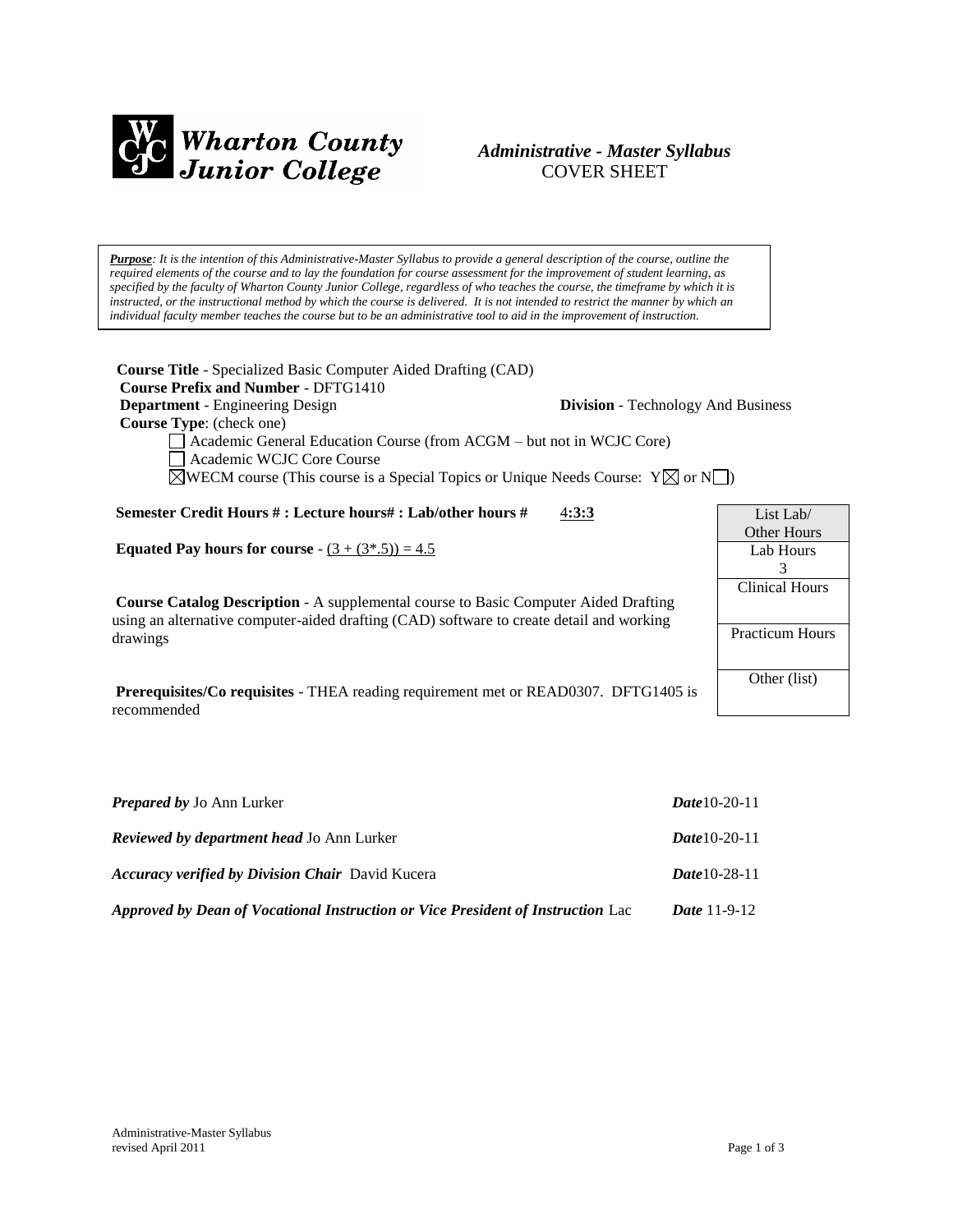

**I. Topical Outline** – Each offering of this course must include the following topics (be sure to include information regarding lab, practicum, clinical or other non-lecture instruction):

Computer work station components Operating System Basics: Data security, Disk and Folder Navigation, and Data management Overview of the MicroStation interface Creating New Drawing Files: Use of Seed Files and Working Units Basic Drawing Tools Basic Editing Tools AccuDraw operations Selection Tools: Select Element, PowerSelect, Select By Attributes and Fence Fence Operations Graphic Groups Locks Level Management Model Management Text Tools and Operations Dimensioning Tools and Techniques Cells and Patterning Reference Files

#### **II. Course Learning Outcomes**

| <b>Course Learning Outcome</b>                                                                                   | <b>Method of Assessment</b>                                                                                                                                                |
|------------------------------------------------------------------------------------------------------------------|----------------------------------------------------------------------------------------------------------------------------------------------------------------------------|
| Create, display, and plot working drawings using an<br>alternative CAD software; and use file management system. | A semester project will be assessed using the departmental<br>rubric.<br>Eighty percent of the students will earn a minimum of 70% of<br>the points defined by the rubric. |

#### **III. Required Text(s), Optional Text(s) and/or Materials to be Supplied by Student.**

Text Covering MicroStation Fundamentals such as Harnessing MicroStation V8, by Krishnan & Taylor

Flash drive for archiving data files

#### **IV. Suggested Course Maximum** - 20

#### **V. List any specific spatial or physical requirements beyond a typical classroom required to teach the course**.

Computer Workstations, data projection system, plotters/printers and appropriate software